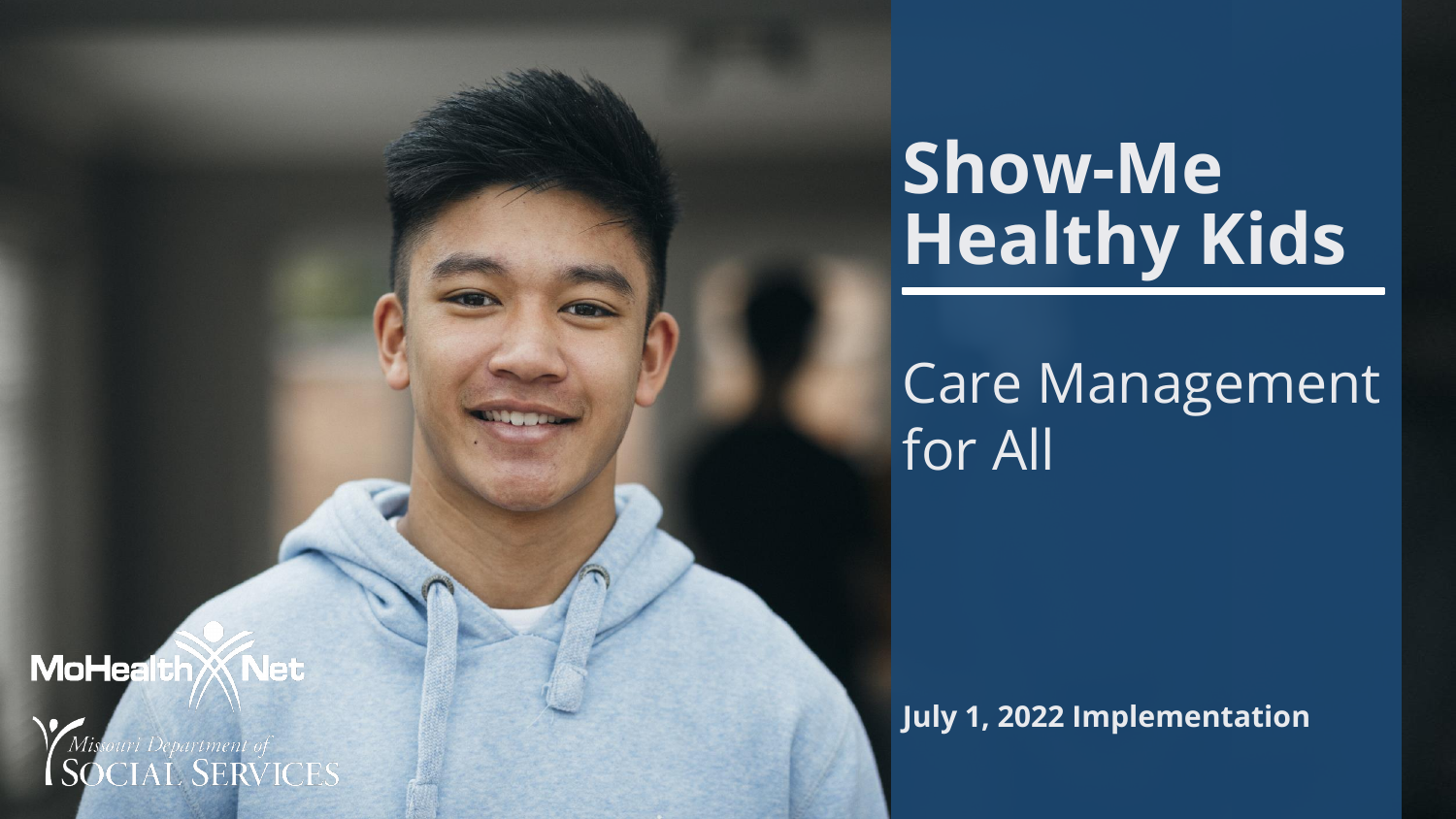

## Agenda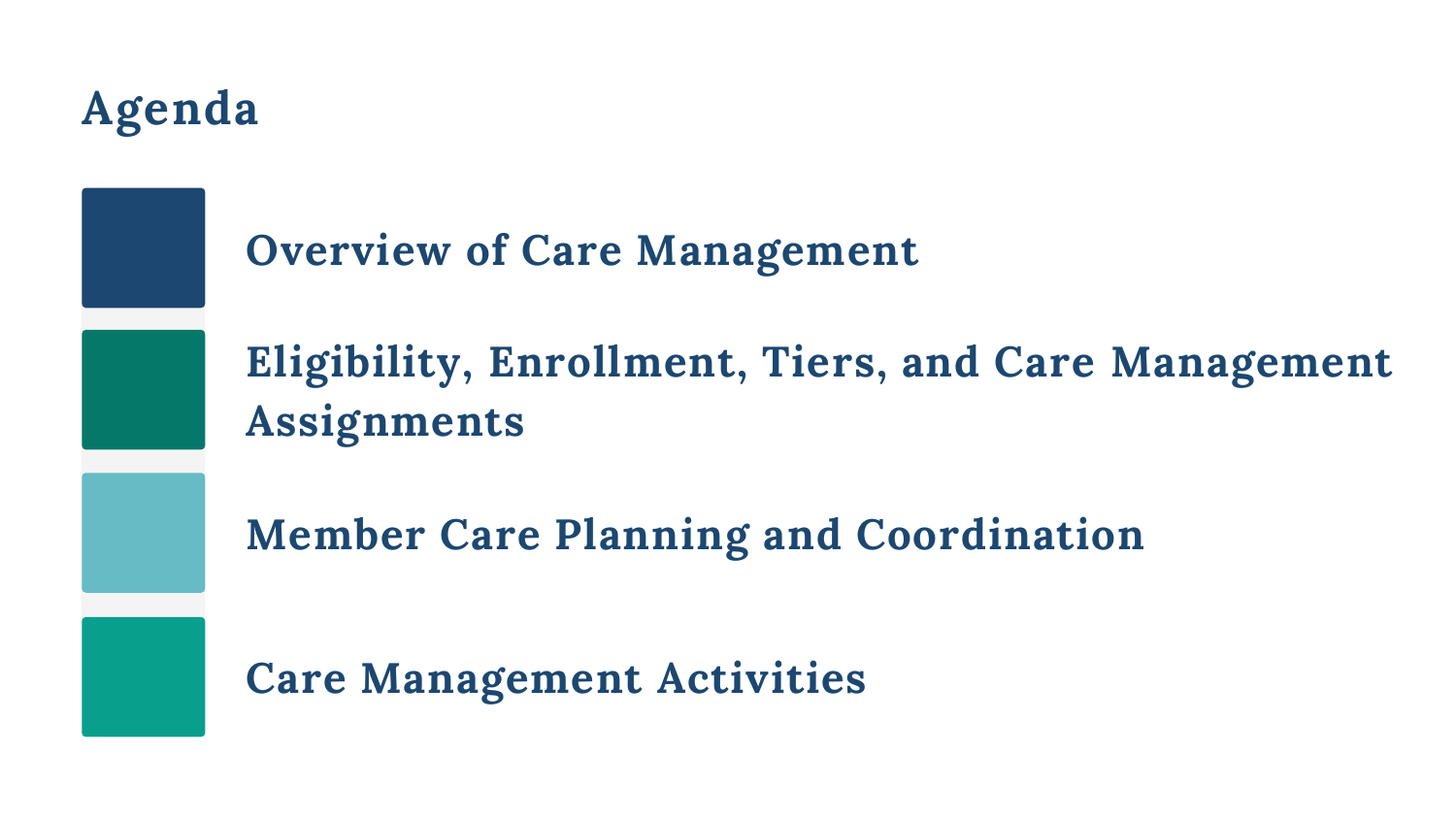# Overview of Care Management

Contract Section: 3.7.1

Show Me Healthy Kids (SMHK) is comprised of an array of physical and behavioral health services designed to support the unique and complex needs of its members.

Services are delivered in a manner that:

Promotes early identification, prevention, & treatment of health care conditions

Addresses member adversity & trauma

Promotes appropriate use of community-based

services

Supports resiliency and recovery

Integrates member care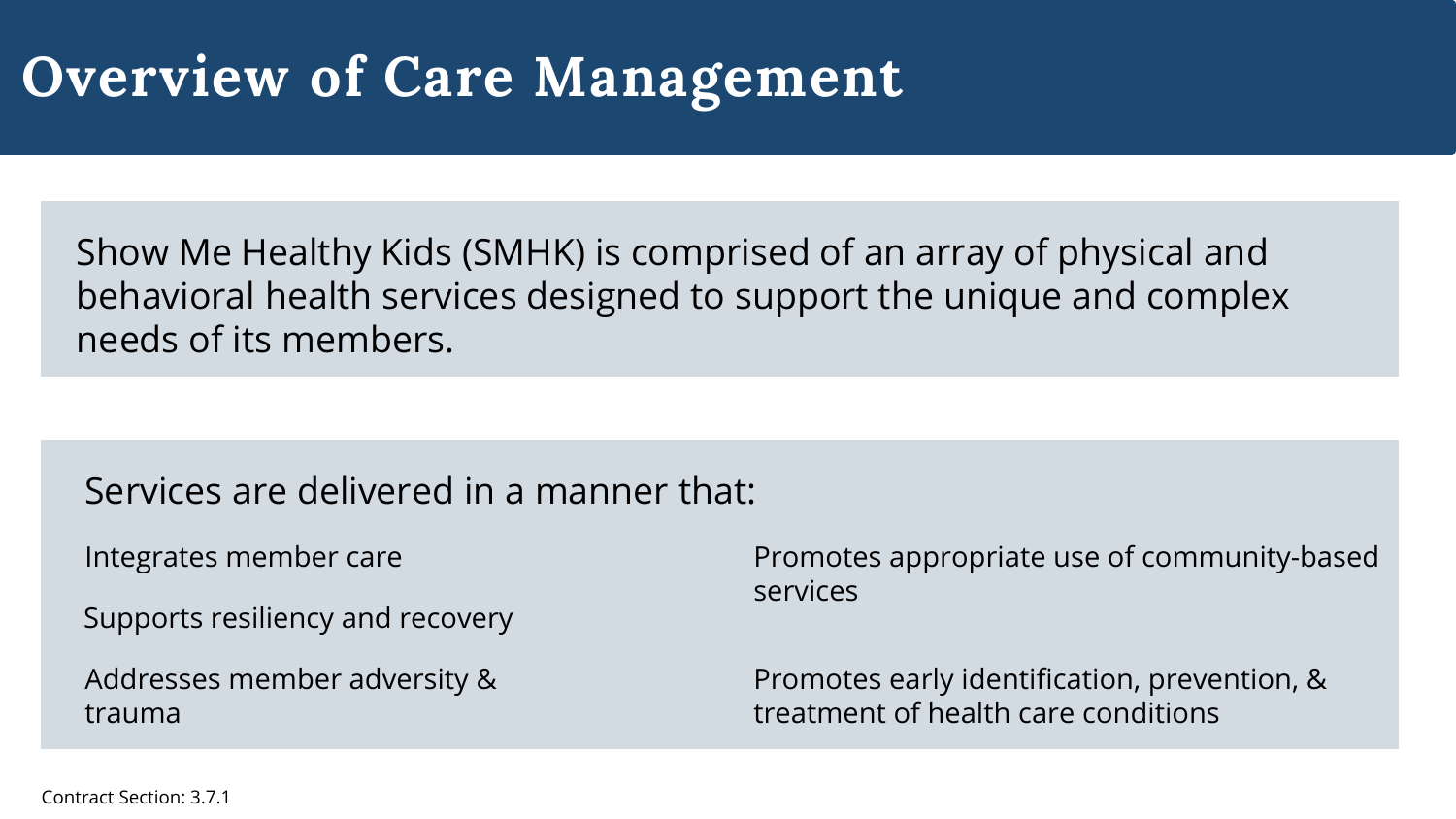## Overview of Care Management

- Focus on improved health outcomes and member and family experiences.
- Includes Disease Management, Hospital Care Transition, and Transition of Care as appropriate.
- Utilizes a person-centered, integrated approach to meet the complex physical health, behavioral health and psychosocial needs of members and their families.
- Supports and augments care management activities performed by other entities (e.g., medical homes, health homes, local public health agencies).
- Closely coordinates with other case management providers, including Children's Division, Foster Care Case Management providers, Division of Youth Services, Department of Mental Health.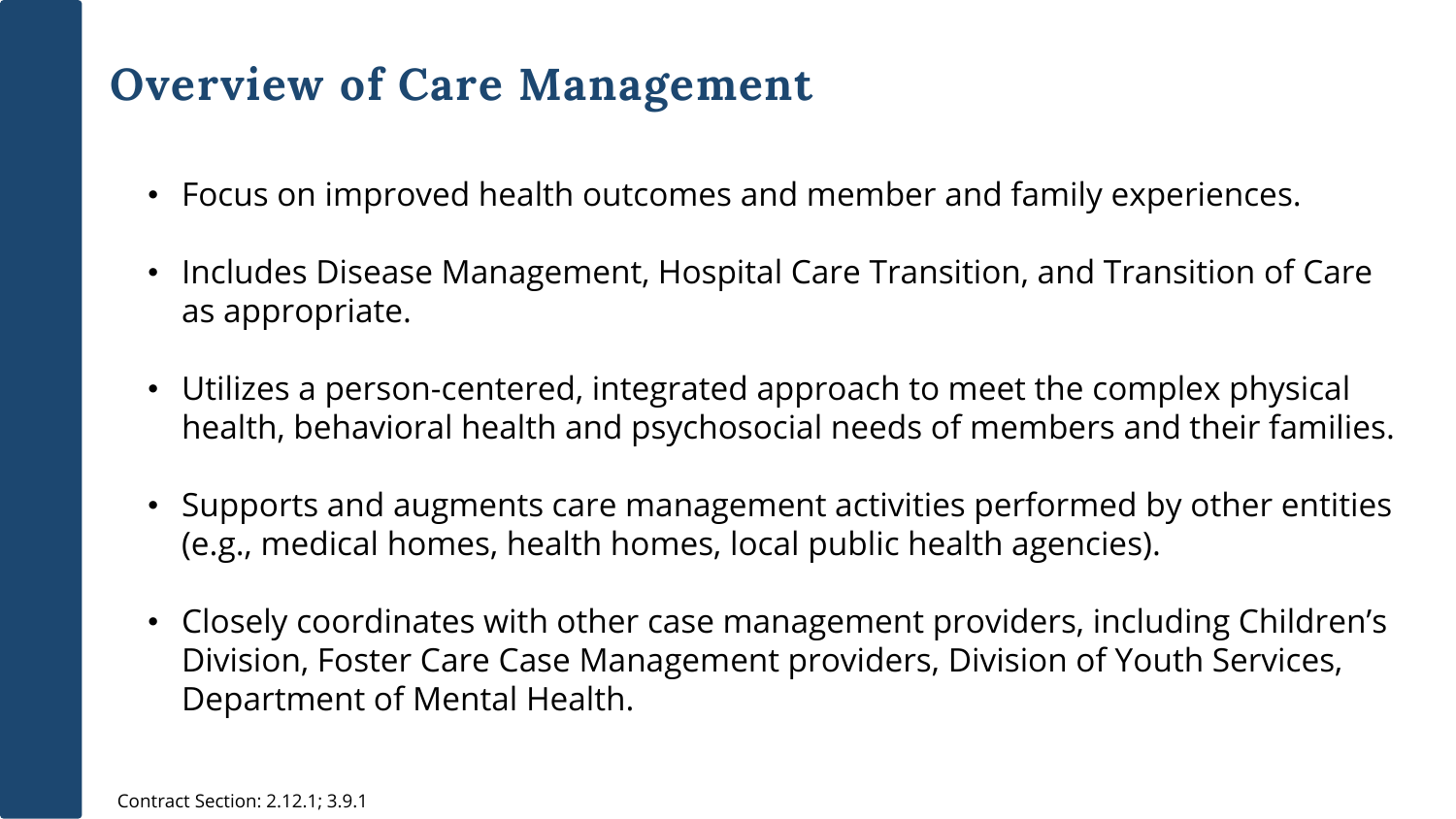## Care Management Principles

Specialty Plan Principles of Care Management

A focus on enhancing and coordinating a member's care across an episode or continuum of care.

Comprehensive care planning.

Provision of education to facilitate understanding of CM process.



Application of clinical knowledge to the member's condition.

Incorporation of shared goals.

Inclusion of member/family education.

Promotion of preventive service utilization.

Identification and planning interventions to ensure appropriate utilization.

Coordination of Transition of Care efforts.

Incorporation of Disease Management services.

Promote the provision of care management by local, community-based care management entities.

Use of health home providers or Local Community Care Coordination Program (LCCCP) providers. Process to monitor service delivery.

Contract Section: 2.12.1a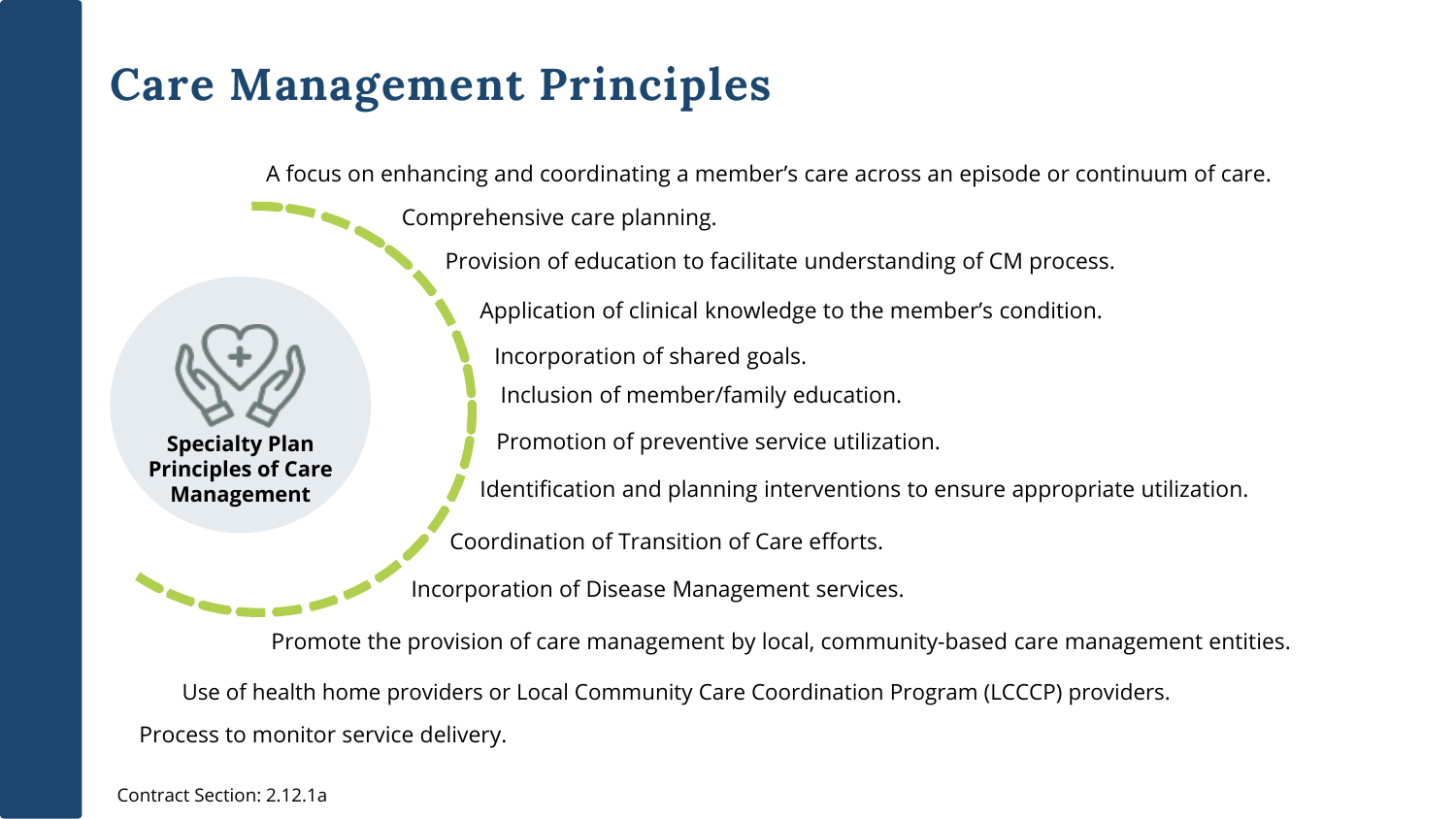## Care Management Principles

#### Integrated

#### Member & Family-centered

Identify and address the holistic (physical, behavioral, and psychosocial health) needs of each member in an integrated manner.

Support the individualized goals of the member/family, respecting the member/family's preferences, values, and culture.

#### Well – Coordinated Care

- Care managers will communicate and collaborate with COA 4 children and youth's natural supports and multiple-serving systems.
- Care managers will develop a common assessment and shared care plan that reflects the member/family's strengths and needs; to coordinate care transitions; to monitor the delivery and effectiveness of care; and to create a seamless experience of care to the greatest extent possible.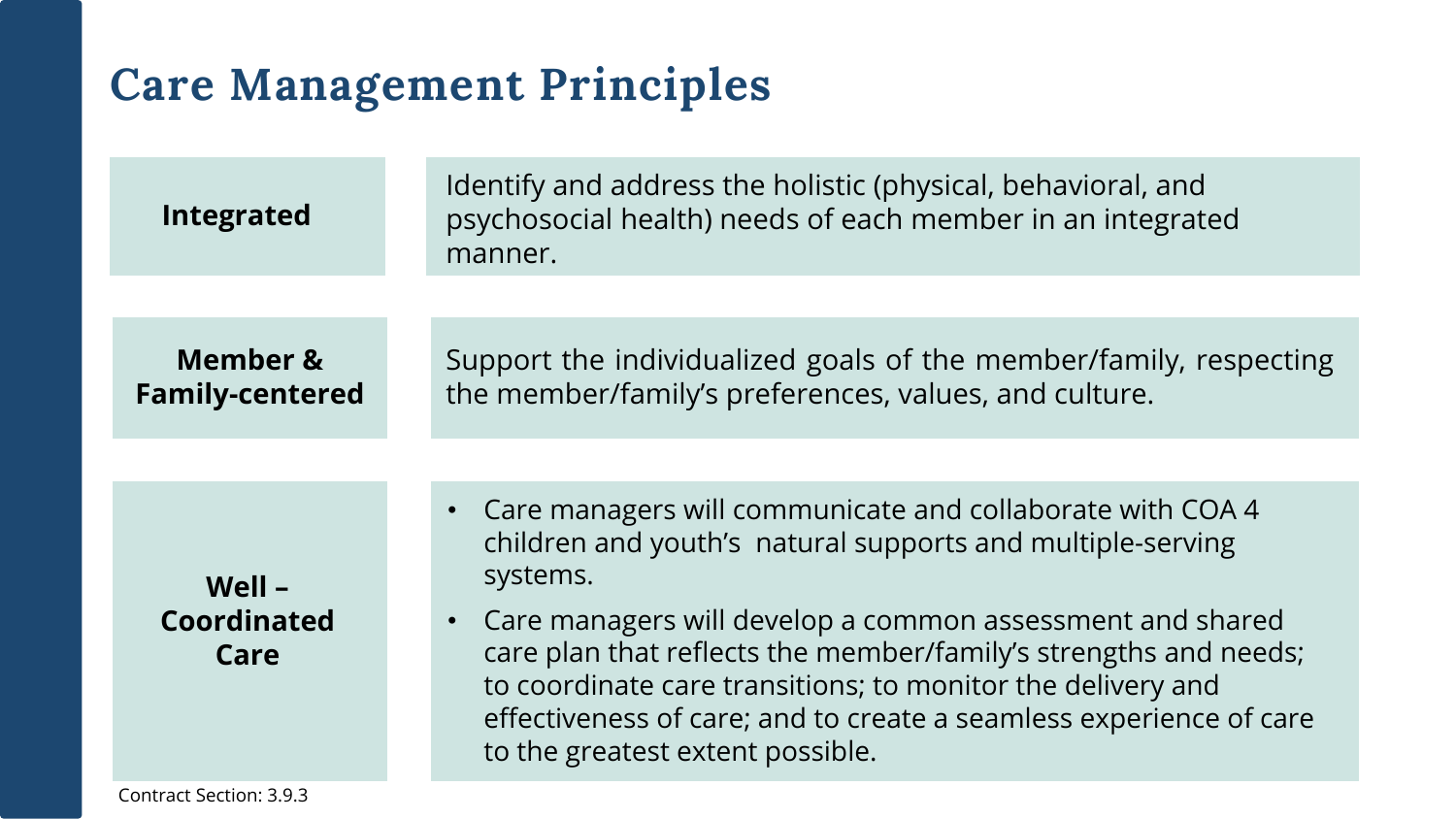## Addressing the Impact of Trauma

### Trauma Informed

All care management activities, including assessment and care planning shall be provided in accordance with the specified definition of trauma informed care\*, incorporating the key principles of the Missouri Model.

Contract Section: 3.9.3.c; 2.4.1; <sup>1</sup>SAMHSA's Concept of Trauma and Guidance for a Trauma-Informed Approach, 2014

According to the Substance Abuse and Mental Health Services Administration (SAMHSA), <sup>1</sup>trauma-informed care is a strengths-based approach to service delivery that, "realizes the widespread impact of trauma and understands potential paths to recovery; recognizes the signs and symptoms of trauma in clients, families, staff, and others involved with the system; and responds by fully integrating knowledge about trauma into policies, procedures, and practices, and seeks to actively resist re-traumatization "

## Trauma Informed Care Definition

## Care Management Principle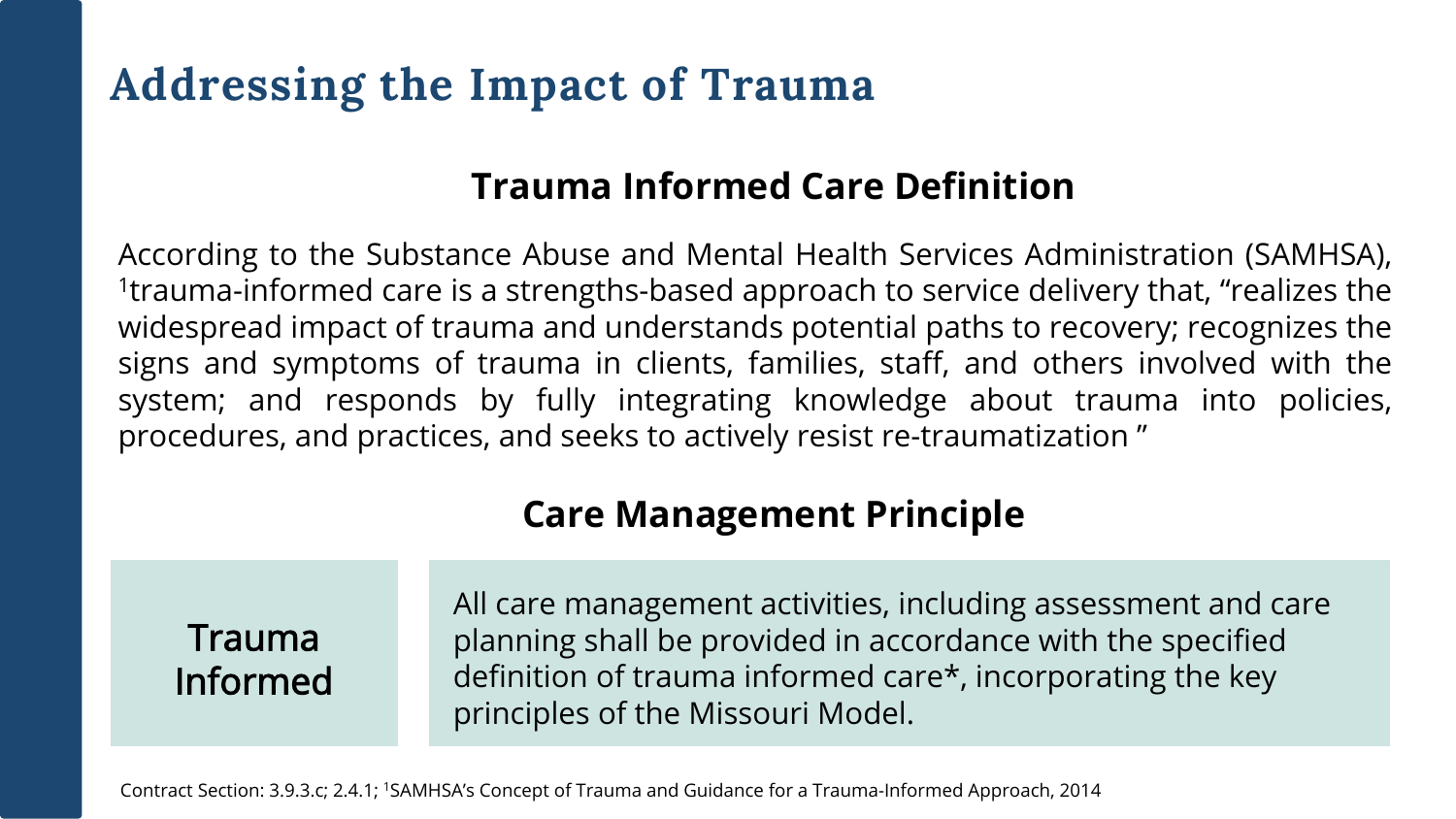## Addressing the Impact of Trauma

A Developmental Framework for Trauma-Informed (revised 2019) addresses the process of an organization moving along a continuum from trauma aware to trauma informed [\(https://www.cfechildwellbeing.org/becoming-trauma-informed](https://www.cfechildwellbeing.org/becoming-trauma-informed)).

#### • Collaboration • Empowerment

### The Missouri Model

### All Care Management Activities Must Incorporate Five Key Principles of the Missouri Model

- Safety
- Trustworthiness
- Choice
- Contract Section: 2.4.2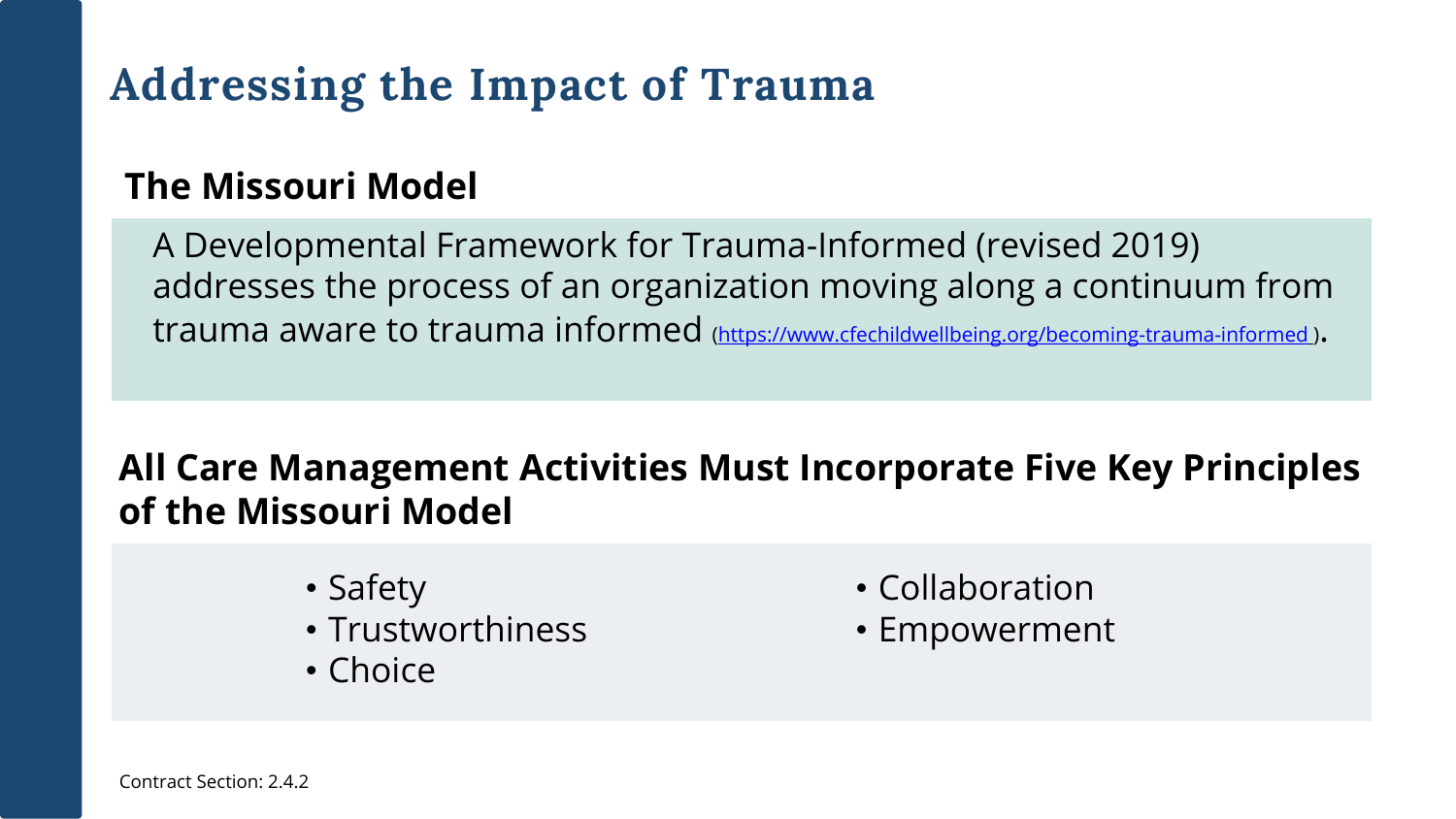## Show-Me Healthy Kids Care Management Staff

SMHK CM staff will be composed of individuals with diverse specialties and experience necessary to capably deliver comprehensive, integrated CM services to meet the physical, behavioral, and psychosocial needs of Specialty Plan members.

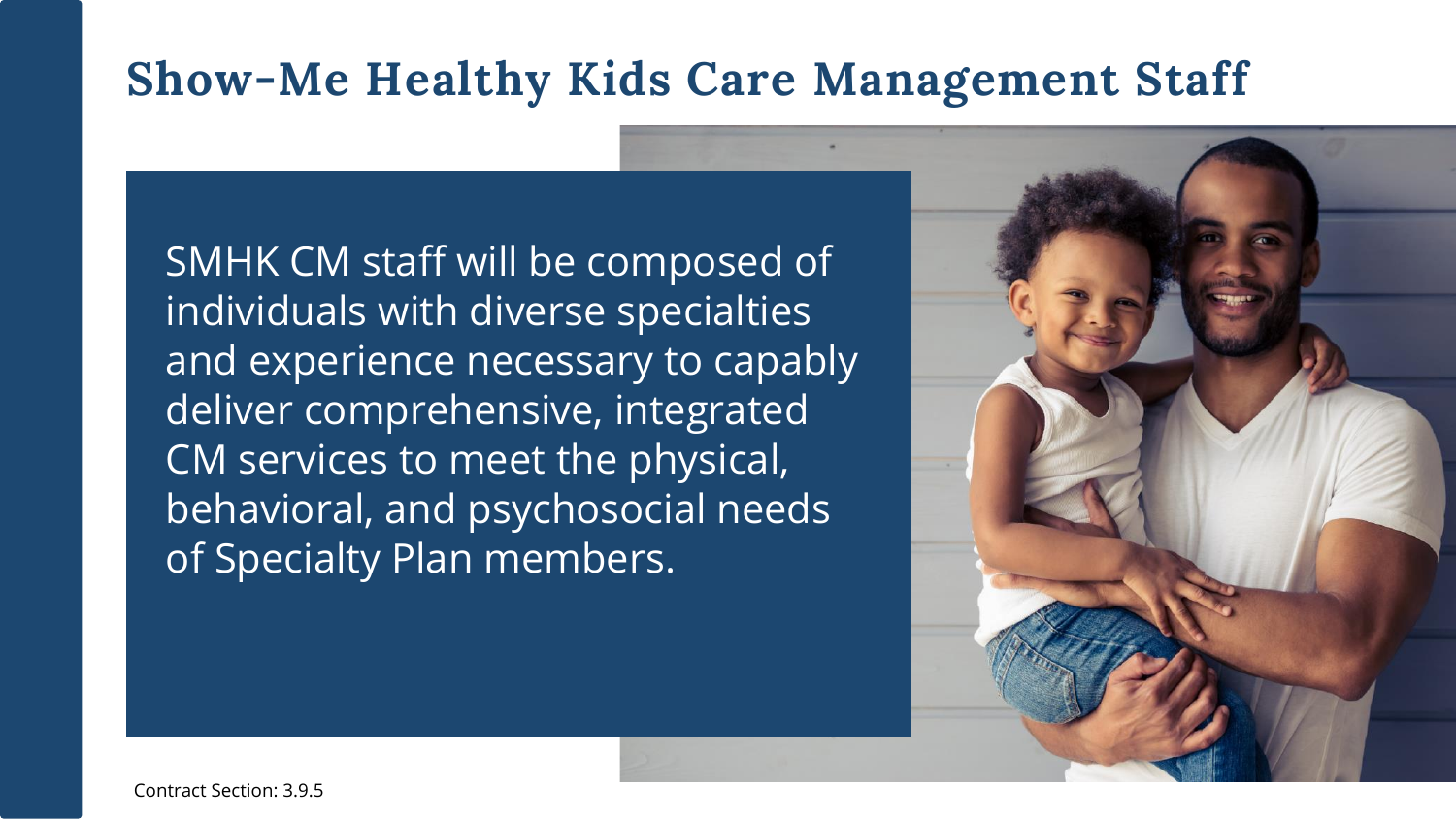## Training Requirements for Care Management Staff

## Training List

- 
- 
- 
- 
- 
- 
- 

Overview of the respective roles and responsibilities.

Overview of the SP's CM program and CM responsibilities. Trauma-informed care and other evidence based and promising practices. Covered benefits for SP members and network providers. Informed consent, assent, and alternative consenter requirements. Social determinants of health and available community services and resources. Specialty Plan information systems, operational processes and workflows. Missouri's Psychotropic Medication Settlement, and the role of the Center for Excellence. DYS and CD specific resources available to or in support of the member. DYS and CD residential programs, levels of care, and services.

Care management staff will receive adequate training in the topics below to support the COA 4 population.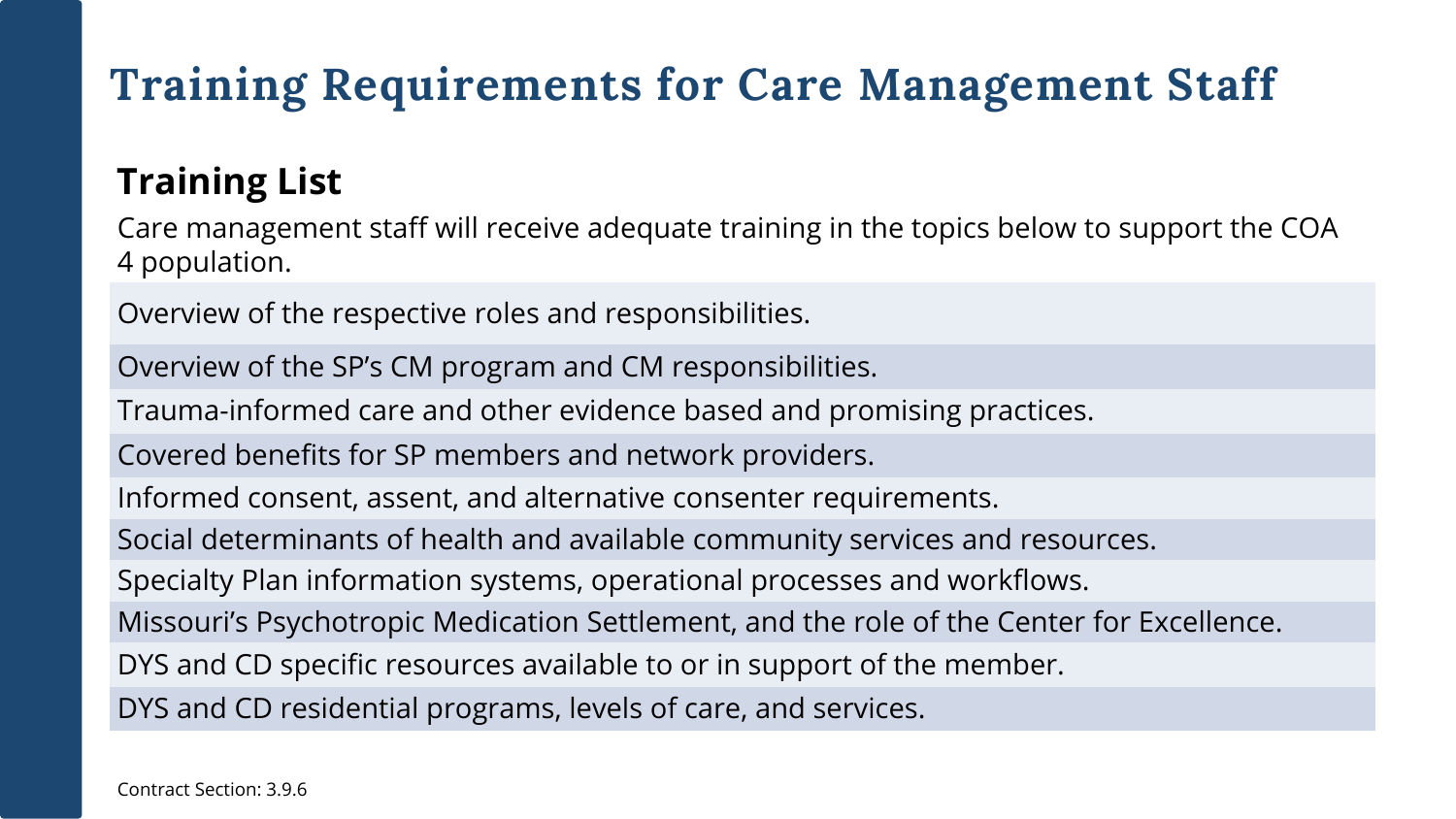# Eligibility, Enrollment, Tiers, and Care Management Assignments

All Specialty Plan members are eligible for CM and will be assigned by the Specialty Plan to a CM tier.

Initial assessment is completed within 14 days of enrollment to identify the CM tier.

CM tiers are re-evaluated based on risk factors:

Specialty Plan Care

Management

- 
- 
- 

- Admission to an inpatient behavioral health setting
- A newly diagnosed condition
- A change in service utilization levels The prescription of a psychotropic medication or newly identified
- psychosocial need

The Specialty Plan will allow and consider request from caregivers or other supports to assign higher intensity tier of CM services.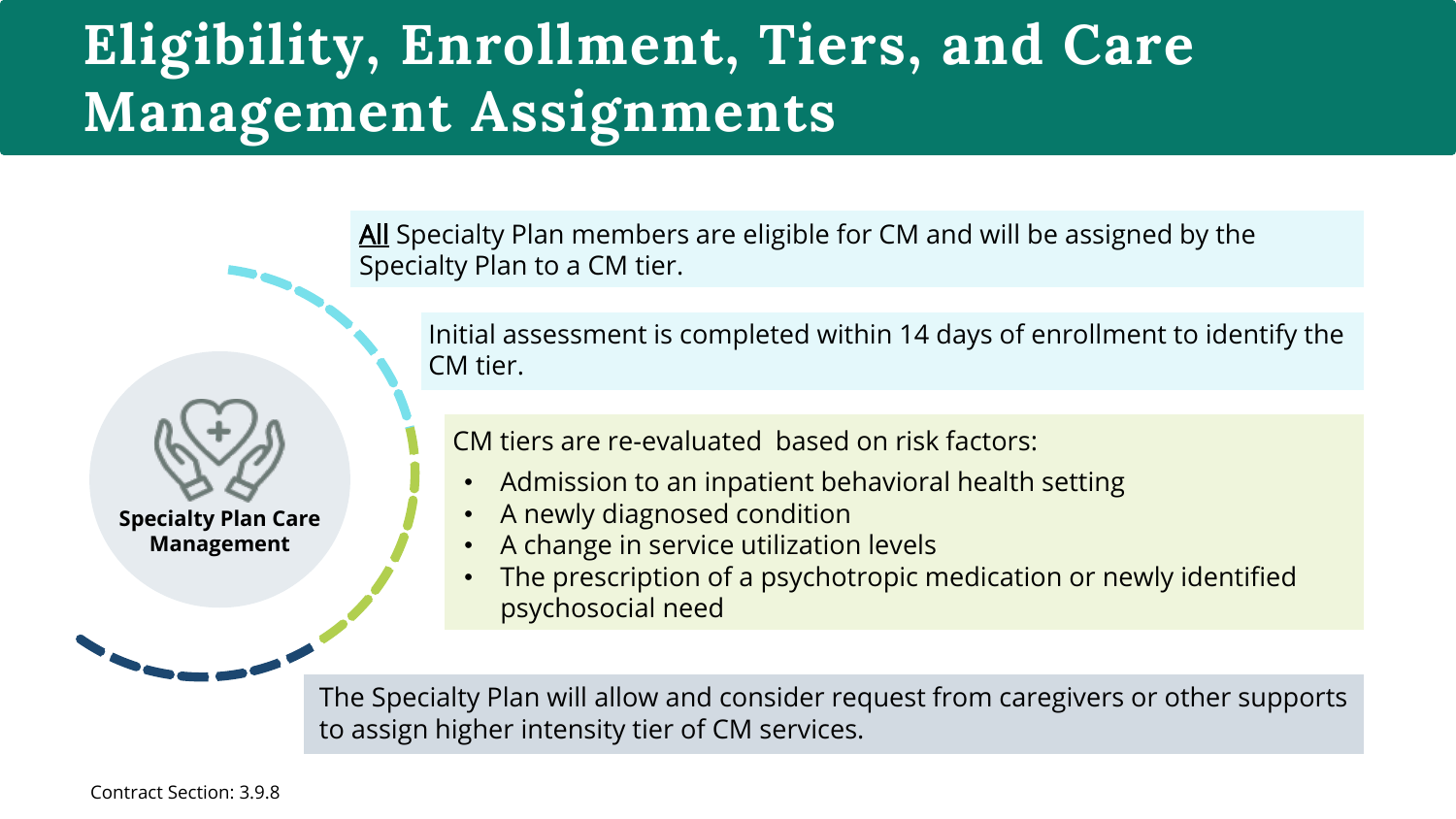## Care Management Tiers

- Information from the enrollment broker's health risk assessment screening
- Acuity, chronicity, and complexity of the member's physical and behavioral health conditions
- Comorbidities
- Trauma history
- Pregnancy and related risk factors
- Multi-system involvement
- Polypharmacy
- Psychotropic medication prescription(s)
- Elevated blood lead levels
- High-cost and high-utilization
- Residential placement
- Psychosocial needs

CM tiers will be used to align with the level of CM needed by the member. The criteria and threshold for each tier will determine if a member needs higher or lower care management services.

Health risk factors when determining a member's tier level include: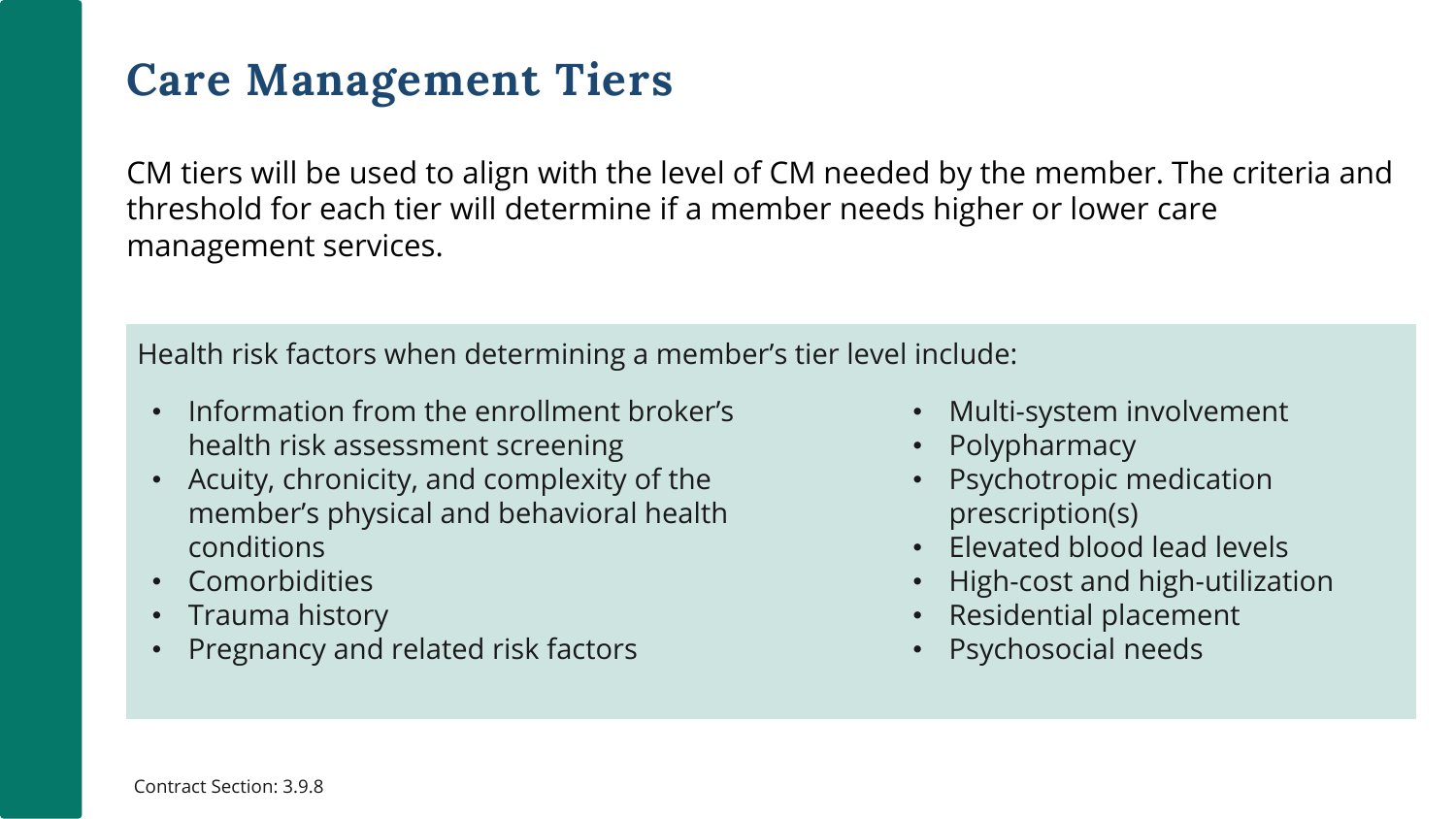# Member Care Planning and Coordination

#### Care Plans

Care Plans include member/family centered activities, measurable, defined goals, interventions and evaluation of progress. Support staff integration will be done through activities including, case conferences, development of multidisciplinary approaches, and shared care plans.

SMHK will provide a copy of the care plan to CD using a state-determined method.

All care management activities, including assessment and care planning shall be provided in accordance with the definition of trauma informed care, incorporating the key principles of the Missouri Model.











Contract Section: 3.9.15.a; 3.9.2.e; 2.4.2

- 
- 
-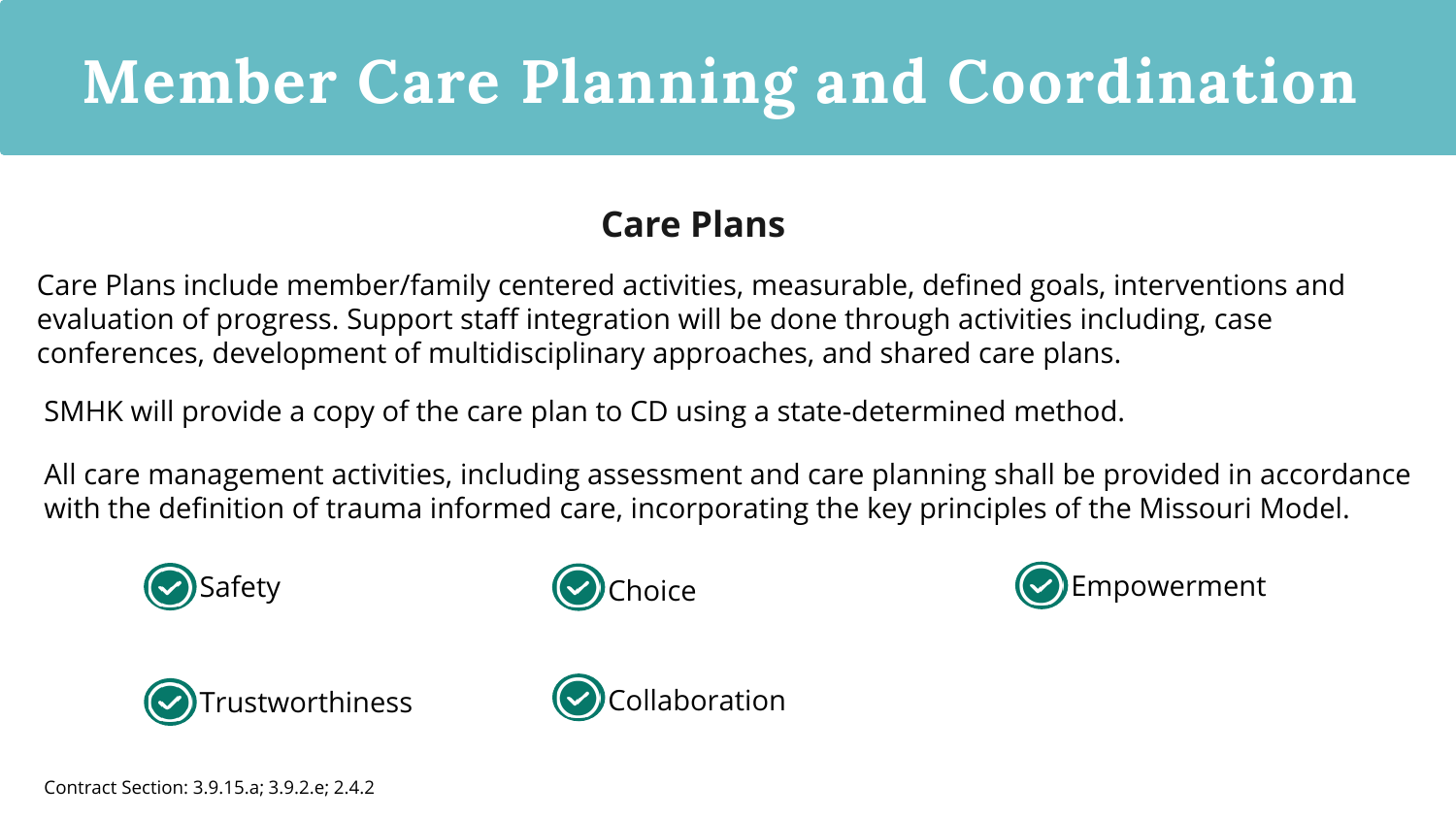#### Member Care Planning and Coordination

#### Member Transition of Care

- The Specialty Plan will ensure continuity of care for members.
- Continue medically necessary services without any form of prior approval and without regard to whether such services are provided by in-network or out-of-network providers.
- Continue services as such for at least six months unless the member/family has opted to discontinue such services or selected a provider that is in-network.

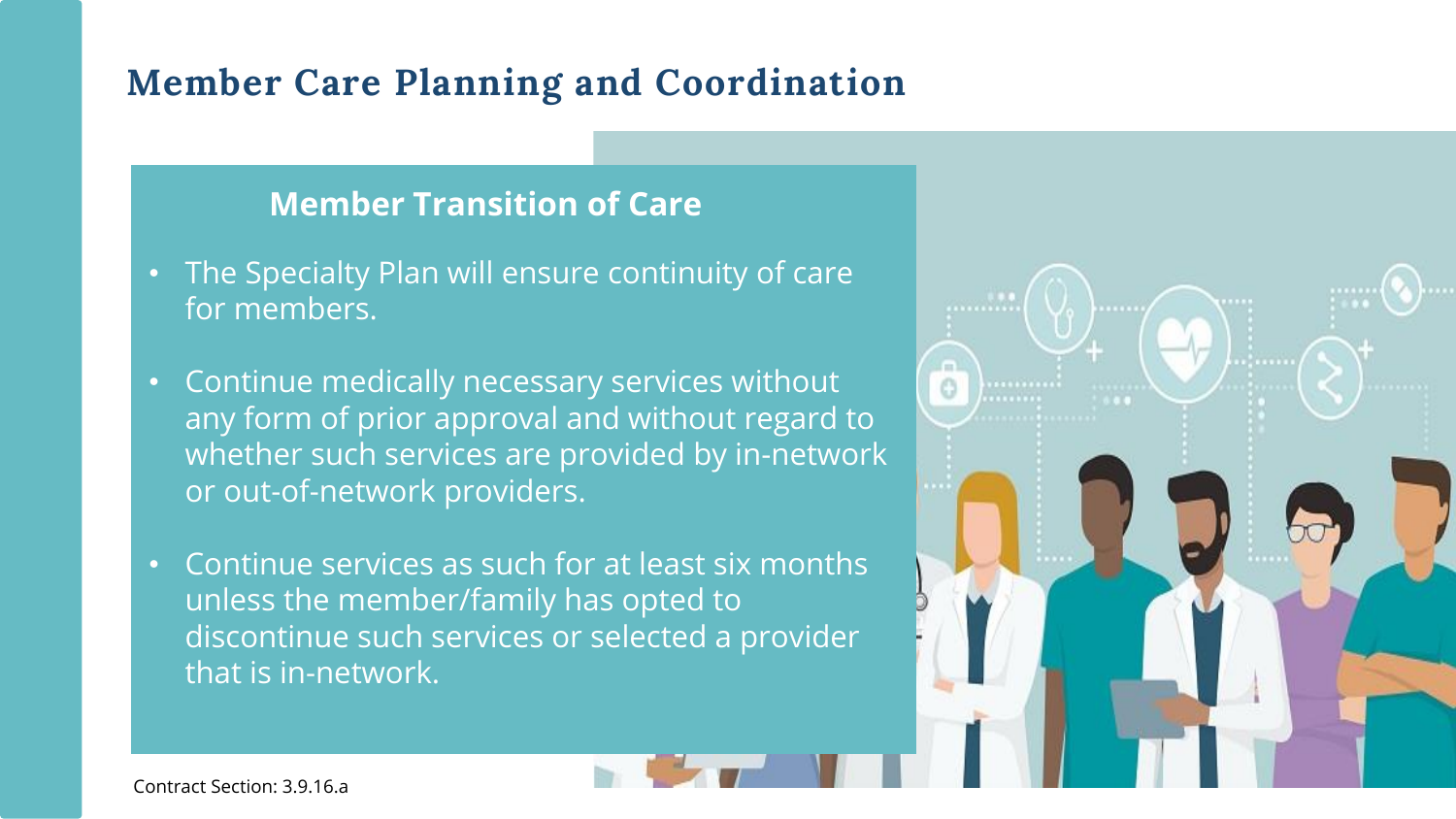### Member Care Planning and Coordination

### Member Transition of Care: Age and Eligibility Transitions

Contract Section: 3.9.16.a

- 
- 
- 
- 
- 
- 

Anticipating and assisting with critical age transitions, including pediatric/child to adult transitions and transitions required as a result of aging out or loss of Specialty Plan eligibility.

Ensuring educational resources and assistance are offered in planning for age transitions at least six months prior to critical age transitions.

Providing necessary information to inform choices when making transition-related decisions due to aging out or losing Specialty Plan eligibility.

Discussing legal considerations, financial needs, employment, education, living arrangements, and social needs should be part of transition planning.

The Specialty Plan's assistance will support and not duplicate/conflict with CD, DYS, and DMH.

SMHK will ensure continuity of care for COA 4 members experiencing age or eligibility transitions. The transition of care requirements include: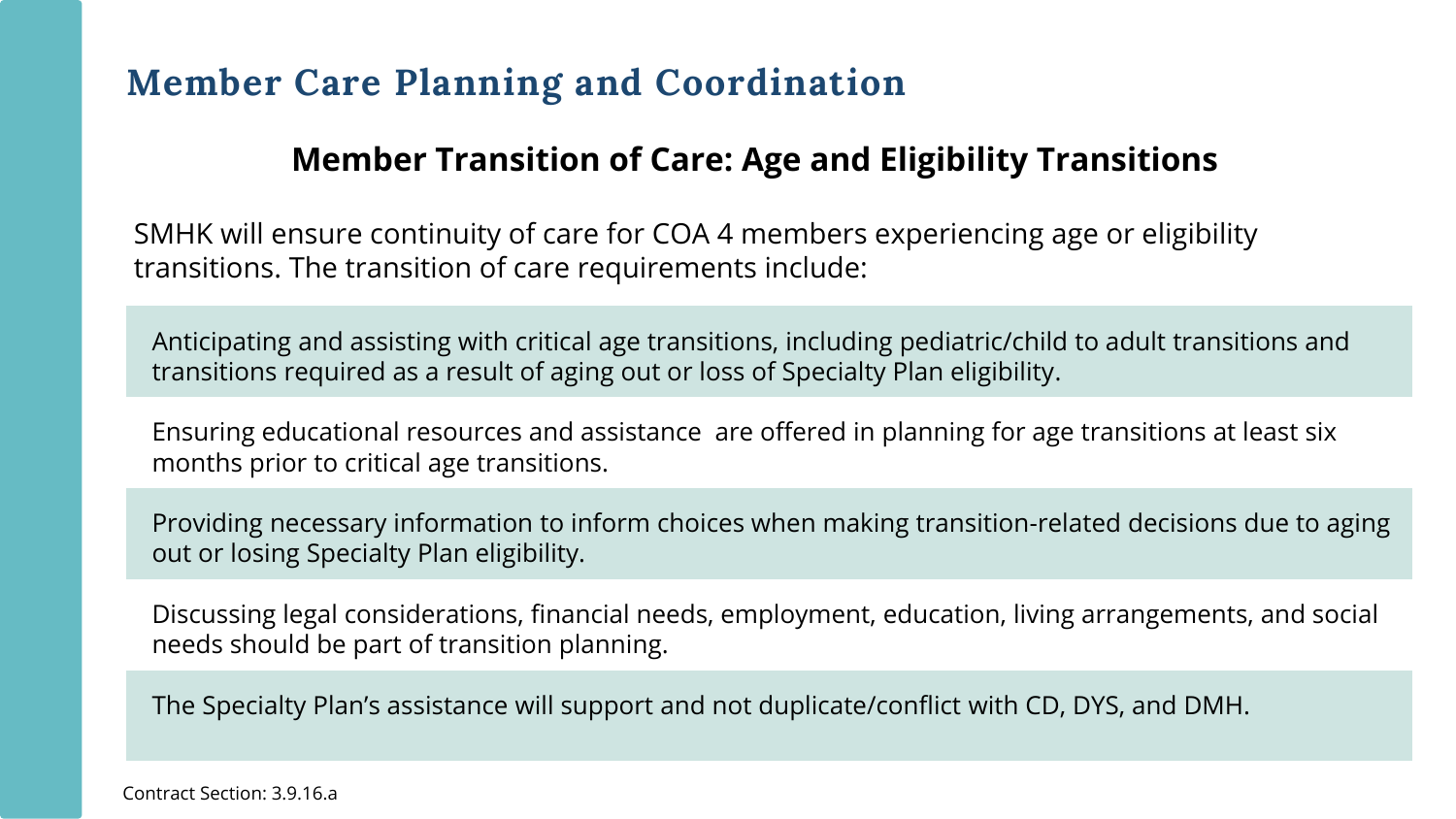### Assent, Informed Consent, and Alternative Consenters

The Specialty Plan will work with the state agency and CD to develop policies and procedures that operationalize requirements related to assent for members 12 and older, informed consent, and alternative consenters. The following considerations for the Specialty Plan's care management policies and procedures will apply:

- Timely access to medical records to support informed consent decisions when applicable;
- Resources/support for CD and FCCM case managers to facilitate understanding of medications prescribed, including coordination of roles of Specialty Plan and Center for Excellence in Child Well-Being to support informed consent;
- Specialty Plan participation in calls between CD/FCCM case managers and foster and/or biological parents when applicable.

Assent, informed consent and alternative consenter requirements apply to COA 4 members in the Specialty Plan.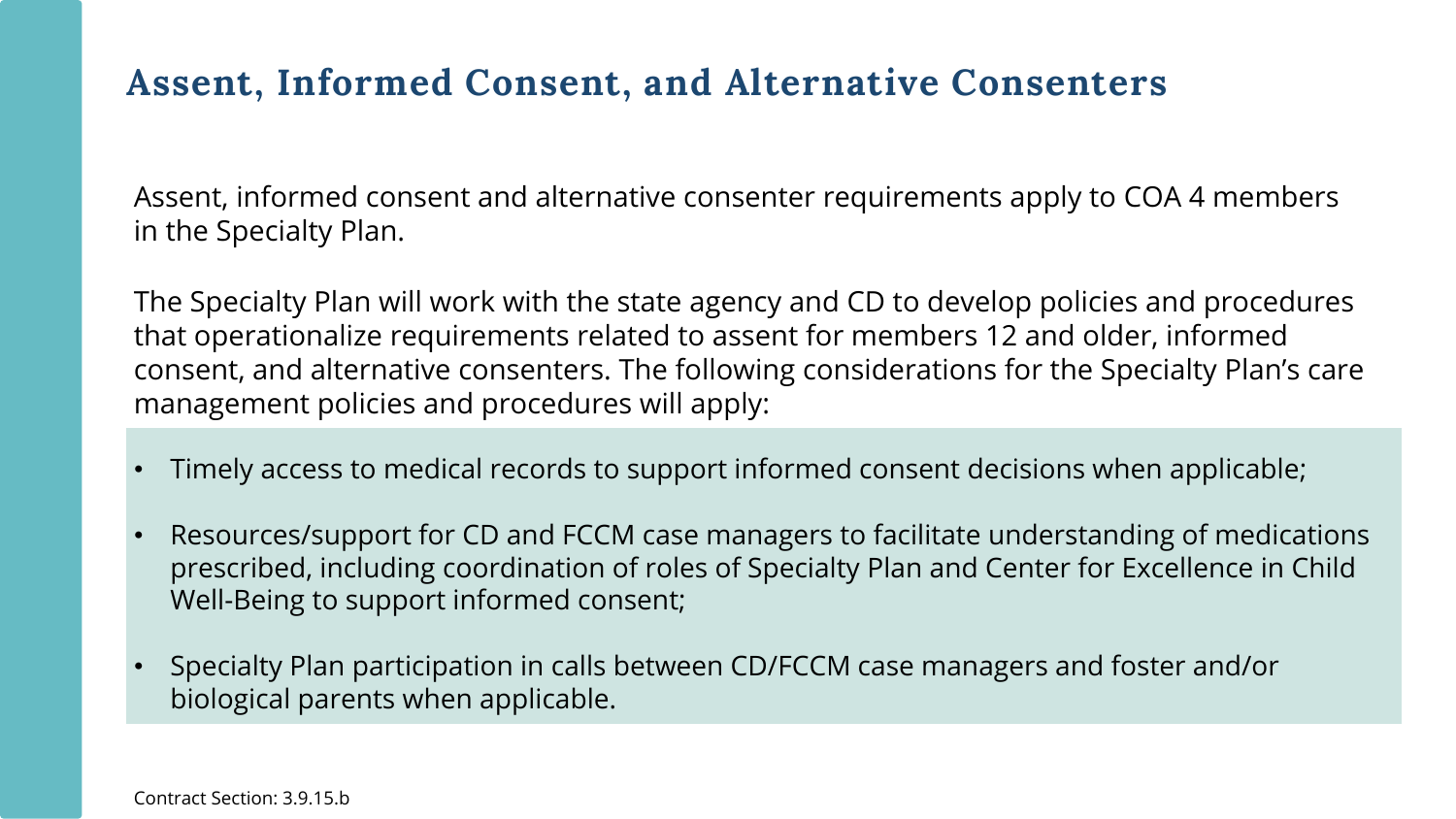# Care Management Activities

#### Collaboration and Coordination

#### Educational Resources

#### Crisis Planning

- Providing health education, disease management, and wellness/prevention coaching
- Educating providers about resources through Missouri's Child Psychiatry Access Project (MUPC), the Center for Excellence in CHILD Well-Being, and other regional resources
- Outreaching to members/families/ resource providers to coordinate care
- Communication exchange with PCPs and other member-serving entities
- Coordinating with other member-serving entities Assist with services for permanency planning
- Monitoring care plan services
- Assist members with access resources and services
- Supporting transfer of care for members
- 

- Developing crisis and safety plans
- Arranging assessments for members as needed
- Assist with discharge planning to prevent readmissions and other adverse outcomes



• Educating members/families/resource providers about

benefits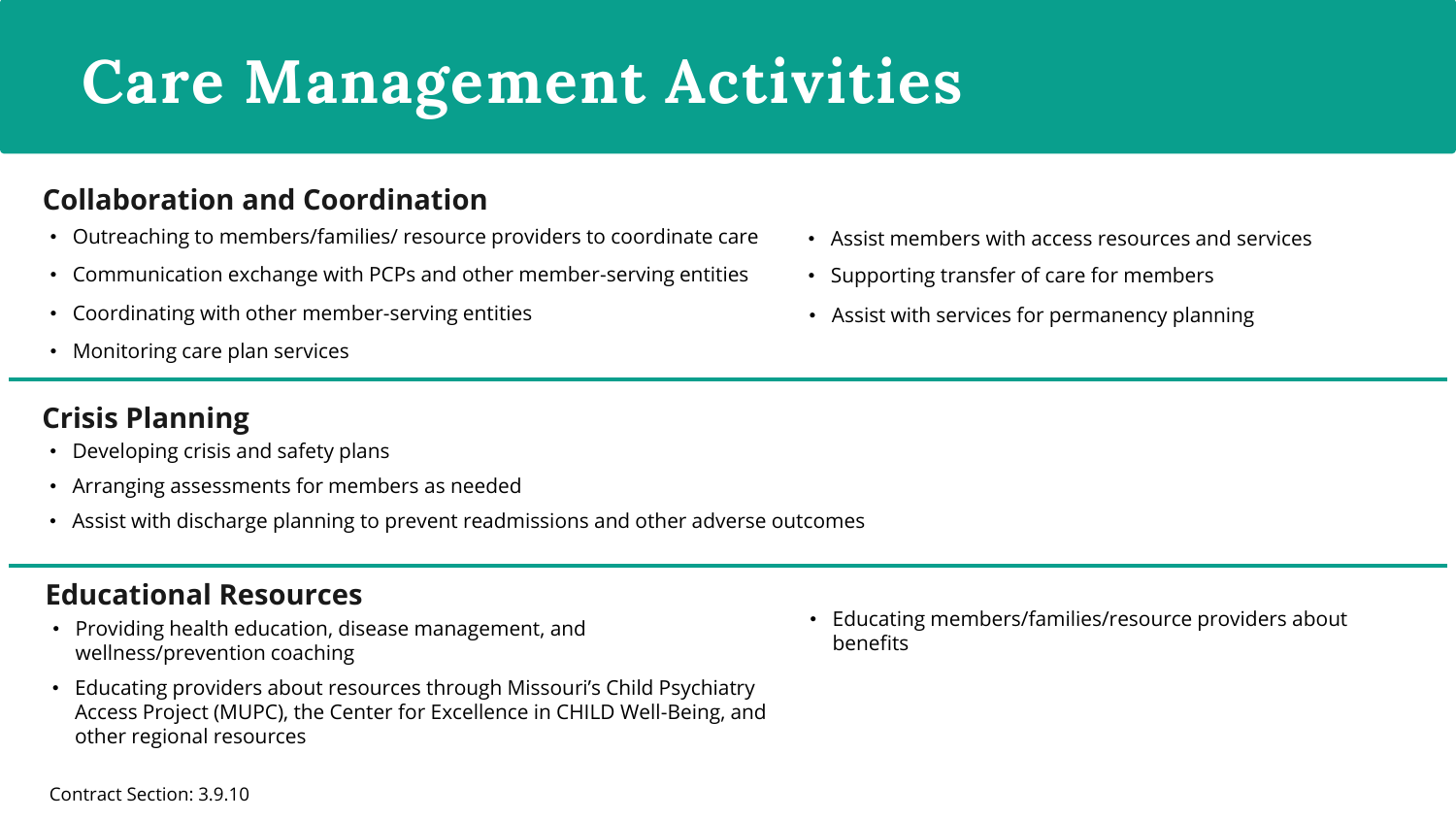## Care Management Coordination and Accountability

Contract Section: 3.9.9

SMHK will have primary accountability to ensure the CM needs of its members are met (whether CM is provided by SMHK or other entities). For example:

Medical Home DYS and CD Case Management

Primary Care Health Homes and CMHC Health Homes